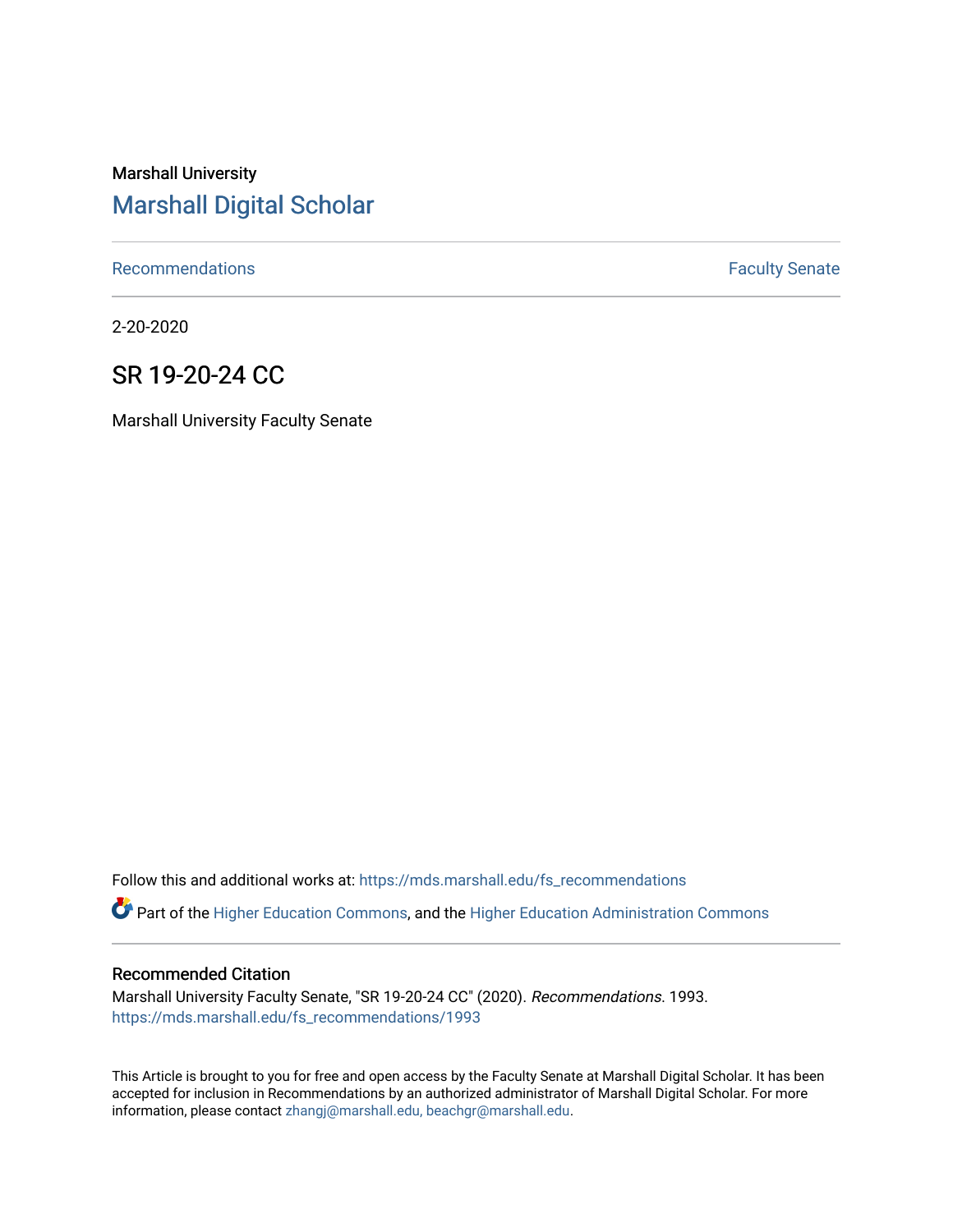### **University Curriculum Committee RECOMMENDATION**

#### **SR-19-20-24 CC**

Recommends approval of the listed **UNDERGRADUATE PROGRAM Changes** in the following college and/or schools/programs:

### **College of Information Technology and Engineering**

**Name of Program: BS-Safety** 

**Summary of Change:** Program name change from "Safety Technology" to "Occupational Safety and Health"

**Rationale:** The new program name request is "Occupational Safety and Health" best fits the current curriculum content and direction, and mission of the Division of Applied Science and Technology, and CITE. The proposed name change will also aid program graduates as prospective employers recognize and place higher esteem on graduate with a BS in Occupational Safety and Health.

**Curriculum:** http://www.marshall.edu/senate/ucc/archives/BS%20Safety.pdf

#### **FACULTY SENATE CHAIR:**

| APPROVED BY THE<br><b>FACULTY SENATE:</b> | DATE: | 1010 |
|-------------------------------------------|-------|------|
| DISAPPROVED BY THE                        |       |      |
| <b>FACULTY SENATE:</b>                    | DATE: |      |

 $\bigcap$ 

#### **UNIVERSITY PRESIDENT:**

| APPROVED:    | ame h |                             | DATE: <b>2-27-2020</b> |
|--------------|-------|-----------------------------|------------------------|
|              |       |                             |                        |
| DISAPPROVED: |       | $\Box$ $\Box$ $\Box$ $\Box$ |                        |

**COMMENTS: \_\_\_\_\_\_\_\_\_\_\_\_\_\_\_\_\_\_\_ \_**